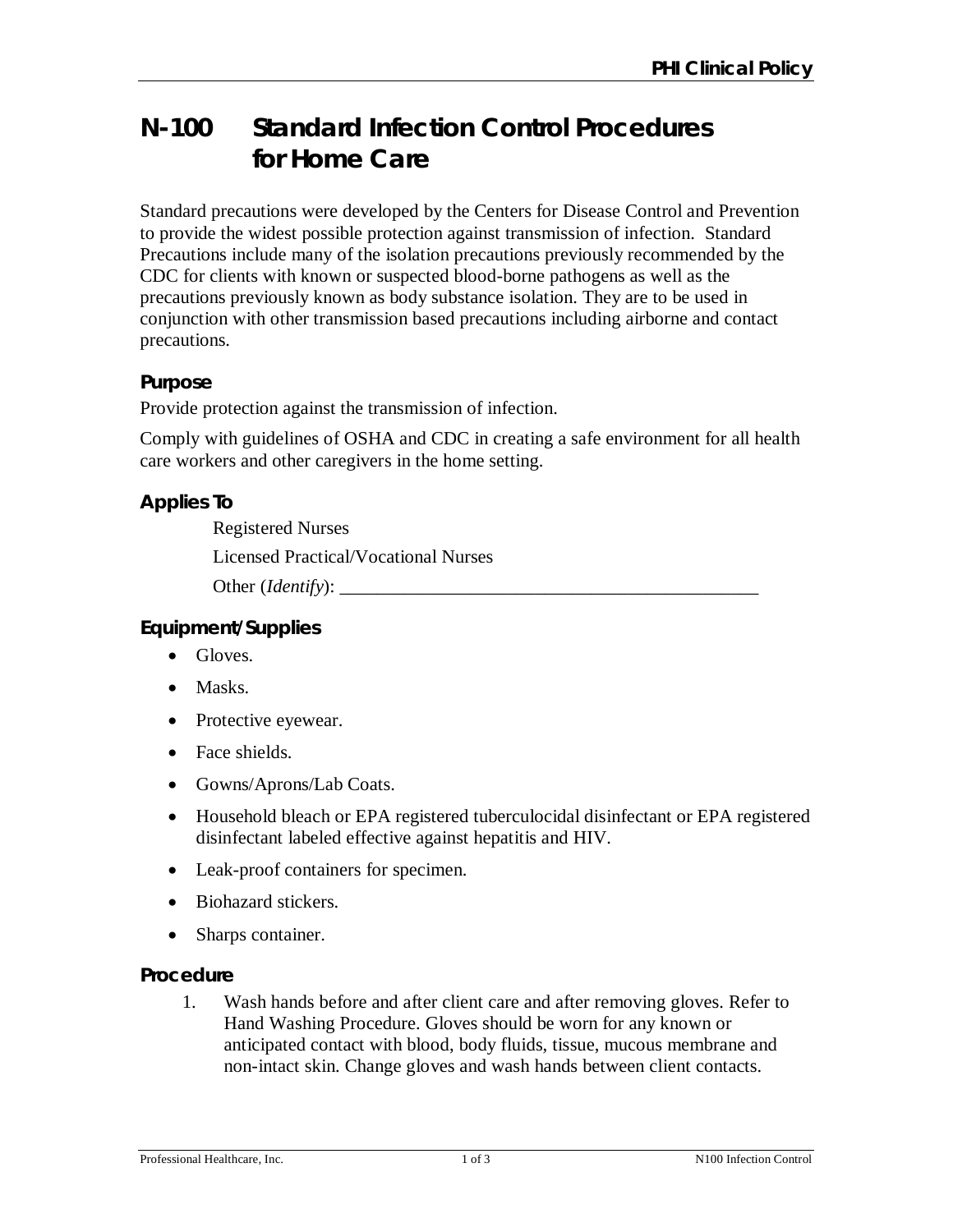- 2. Wear a fluid resistant gown or apron and glasses, goggles, and/or mask during procedures that are likely to generate splashing of body fluids.
- 3. Carefully manage all needles and other sharp instruments. Don't bend, break, or remove needles from syringes. Discard them intact immediately after use into a puncture resistant container. Use tools to pick up broken glass or other sharp objects.
- 4. Notify employer/supervisor of all needle stick or other sharp object injuries, splashes, or contamination of open wounds or non-intact skin with blood or body fluids.
- 5. Label all specimens collected from clients and place them in plastic bags at the collection site. Attach request slips to the outside of the bag\place all items that have come in direct contact with client secretions, excretions, blood, drainage, or body fluids in a single bag or container before removing.
- 6. Promptly clean all blood and body fluid spills with detergent and water followed by an EPA registered tuberculocidal disinfectant or diluted bleach solution between 1:10 to 1:100 mixed daily or an EPA registered disinfectant labeled effective against HBV and HIV.
- 7. Employees with exudative lesions should avoid all contact with clients until the condition has resolved and the employee has been cleared to return to work by their physician.
- 8. Employees who have dermatitis or other skin conditions that result in broken skin should not have contact with blood or body fluids even if wearing gloves.
- 9. Failure to follow the standard precautions may lead to exposure to blood borne diseases or other infections and any complications this may cause.
- 10. Use barrier precautions when contact with blood/body fluids is anticipated, including all invasive procedures.

#### **Disposal of Biohazardous Waste:**

- 1. Identify all items that meet the definition of biohazardous waste.
- 2. Safely and appropriately package, transport and dispose of these items.
- 3. Explain disposal procedures and regulatory requirements to clients and families to avoid misunderstandings.
- 4. Know the policy of the agency and the laws of the state.
- 5. Clean the blood spills promptly. First, PUT ON gloves. Then, use paper towels to soak spill. Clean with detergent followed by household bleach solution.
- 6. Place sharps and needles in puncture-resistant containers. Remove containers when 3/4 full and dispose according to the Agency Waste Disposal Policy.
- 7. Syringes with needles attached must be placed in needle boxes. Syringes without needles may be placed in the regular trash, provided they are emptied of fluids.